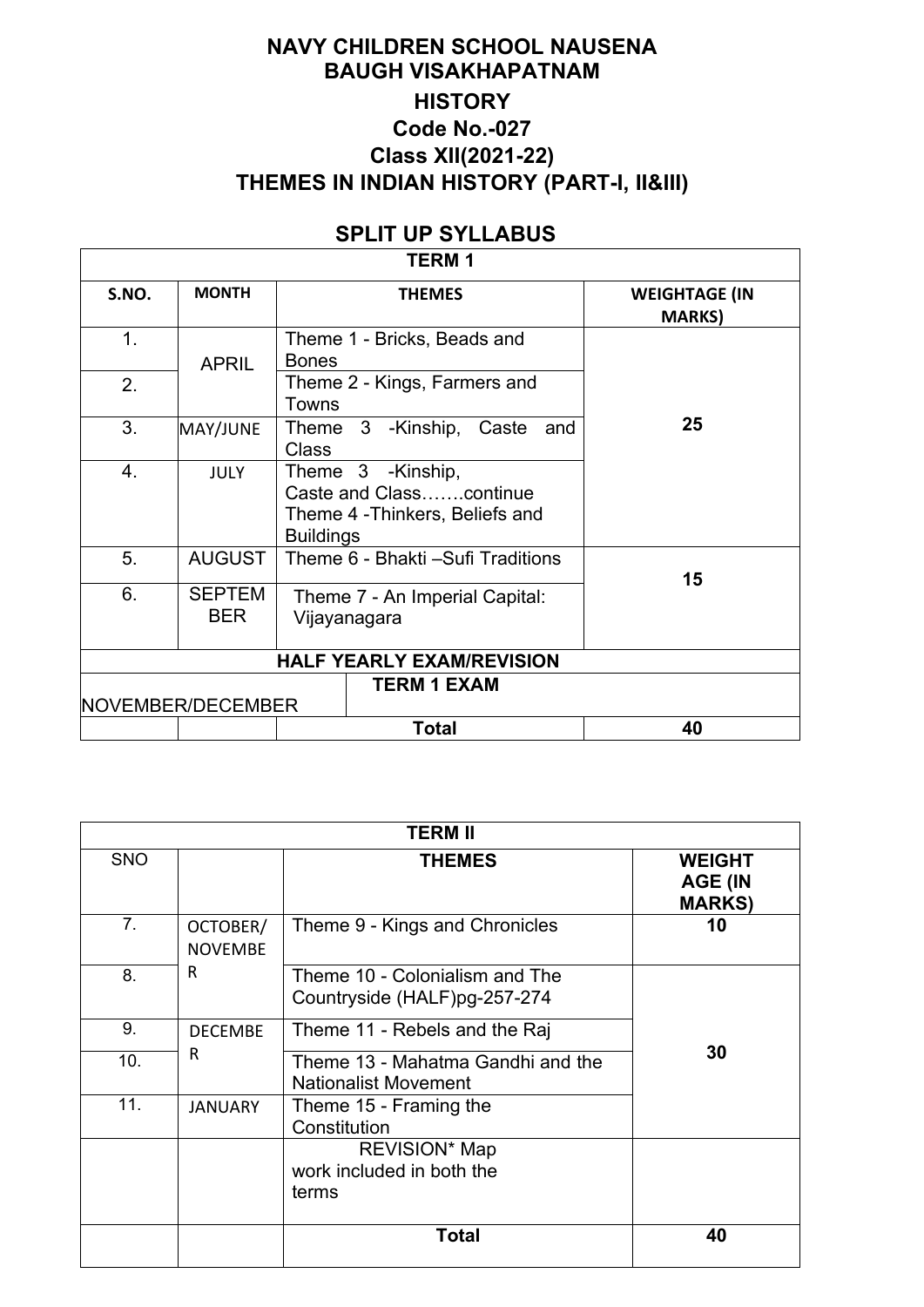# **Project Work\* = 20 Marks (10+10)**

| Grand Total = | Term I       | $=$ | 40 Marks  |
|---------------|--------------|-----|-----------|
|               | Term         | $=$ | 40 Marks  |
|               | Ш            | $=$ | 20 Marks  |
|               | Project Work |     |           |
|               |              | $=$ | 100 Marks |
|               |              |     |           |

## **TERM-I PROJECT WORK: 10 Marks**

The teacher will assess the progress of the project work in the term I in the following manner:

| <b>Month</b>    | <b>Periodic Work</b>           | <b>Assessment Rubrics</b>           | <b>Marks</b> |
|-----------------|--------------------------------|-------------------------------------|--------------|
| $1 - 3$         | Instructions about Project     | Introduction, Statement of Purpose/ | 5            |
|                 | Guidelines, Background         | Need and objectives of the study,   |              |
| July-           | reading Discussions on         | Hypothesis/Research Question,       |              |
| September       | Theme and Selection of the     | Review of Literature, Presentation  |              |
|                 | Final Topic, Initiation/       | of Evidence, Methodology,           |              |
|                 | Synopsis                       | Questionnaire, Data                 |              |
|                 |                                | Collection.                         |              |
| $4 - 5$         | Planning and organisation:     | Significance and relevance of the   | 5            |
|                 | forming an action plan,        | topic; challenges encountered while |              |
| October-        | feasibility or baseline study, | conducting the research.            |              |
| <b>November</b> | Updating/modifying the action  |                                     |              |
|                 | plan, Data Collection          |                                     |              |